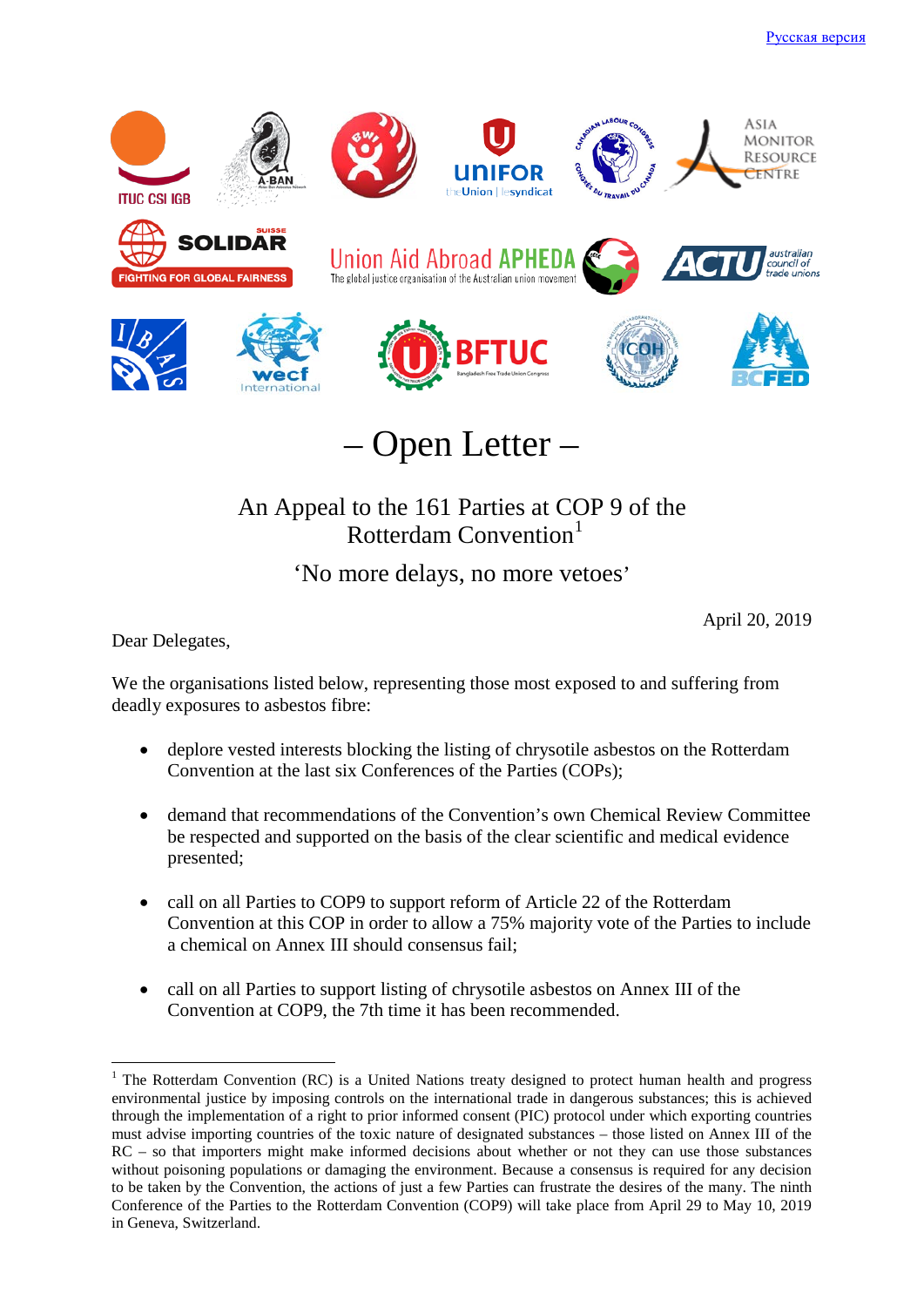Asbestos vested interests, led by the International Chrysotile Association, have signalled their intention to block reform of the Convention and the listing of chrysotile asbestos via refusal of consensus by a small number of Parties who profit from its trade and who abuse the consensus system so as to veto any progress.

It is unconscionable that the financial interests of these few Parties can block the desires of the many to protect vulnerable populations from toxic exposures. The signatories of this letter are unanimous in their belief that to salvage the credibility of the Rotterdam Convention, chrysotile asbestos must be included on Annex III and the Convention's decision-making system must be reformed. It is time for action.

#### **Signatories:**

# **International Organisations (Executive Signatories)**

Sharan Burrow, ITUC General Secretary, on behalf of the *International Trade Union Confederation*

Sugio Furuya, Coordinator, on behalf of the *Asian Ban Asbestos Network*

Omana George, Program Coordinator, on behalf of the *Asia Monitor Resource Centre*

Ambet Yuson, General Secretary, on behalf of the *Building and Woodworkers International* 

Sam Hagglund, General Secretary, on behalf of the *European Federation of Building and Woodworkers*

Laurie Kazan-Allen, Coordinator, on behalf of the *International Ban Asbestos Secretariat*

President Dr. Jukka Takala, on behalf of the *International Commission of Occupational Health*

Sascha Gabizon, Executive Director on behalf of *Women Engage for a Common Future*

Felix Gnehm, Co-Director on behalf of *Solidar Suisse*

Kate Lee, Executive Officer on behalf of *Union Aid Abroad – APHEDA*

## **Domestic Organisations, Individuals, and National Representatives of International Organisations**

By Country:

Albania

Professor Dr. Romeo Hanxhari, University of Tirana

Argentina

Dr. Andrés Trotta, Institute of Collective Health, National University of Lanús

#### Australia

Professor Anna Nowak, Director, National Centre for Asbestos Related Diseases (NCARD) on behalf of the NCARD research team

Professor Emeritus Ken Takahashi, MD, PhD, MPH, Director, Asbestos Diseases Research **Institute** 

Liam O'Brien, Assistant Secretary, on behalf of the Australian Council of Trade Unions

Dave Noonan, on behalf of the Construction, Forestry, Maritime, Mining and Energy Union

Paul Bastian, National Secretary, on behalf of the Australian Manufacturing Workers Union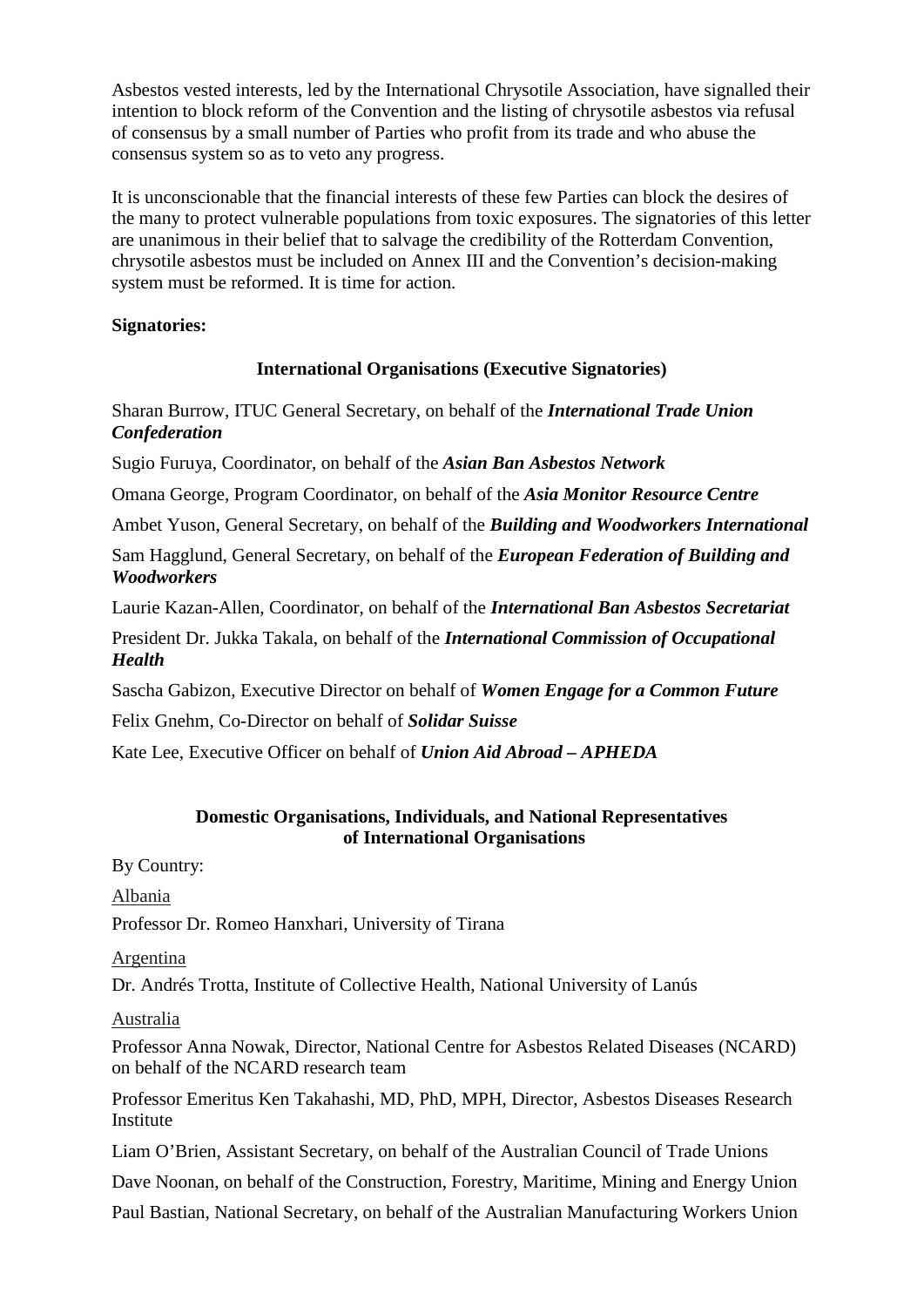Bangladesh

A.R. Chowdhury Repon, Secretary General, on behalf of Bangladesh Free Trade Union Congress

Dr. S.M. Morshed, Jt. Coordinator on behalf of Bangladesh Ban Asbestos Network (B-BAN)

Ms. Saki Rizwana, Chairperson, on behalf of Bangladesh Occupational Safety, Health and Environment Foundation (OSHE)

Arifur Rahman, Asst. General Secretary, on behalf of Bangladesh Building and Wood Workers Federation (BBWWF)

Asad Uddin, on behalf of the Asian Network for the Rights of Occupational and Environmental Victims (ANROEV)

## Belgium

Eric Jonckheere, President, on behalf of ABEVA, Belgium Society for Asbestos Victims

# Brazil

President Eliezer João de Souza on behalf of the Associação Brasileira dos Expostos ao Amianto (ABREA) [Brazilian Association of the Asbestos-Exposed]

Fernanda Giannasi, Civil, Health and Safety Engineer, Retired Labour Inspector and Co-Founder of Associação Brasileira dos Expostos ao Amianto (ABREA)

Dr. Eduardo Algranti, Chief, Division of Medicine, FUNDACENTRO

Canada

Hassan Yussuff, President, on behalf of the Canadian Labour Congress

Jerry Dias, National President, on behalf of Unifor

Laird Cronk, President, BC Federation of Labour

Michaela Keyserlingk, mesothelioma widow and ban asbestos campaigner

Larry Stoffman, Trade Union Consultant (OSH)

Kathleen Ruff, Founder, on behalf of the Rotterdam Convention Alliance (ROCA)

Matt Hancock, CUPE National President, on behalf of the Canadian Union for Public Employees (CUPE)

# England

Graham Dring, Chair, on behalf of the Asbestos Victims Support Groups' Forum UK

Tony Whitston, former Chair of the Asbestos Victims Support Groups' Forum UK

John Flanagan, Support Officer, on behalf of the Merseyside Asbestos Victim Support Group

Doug Jewell, Project Worker, on behalf of Asbestos Support Central England

Hilda Palmer, on behalf of the Hazards Campaign, Families against Corporate Killers and the Greater Manchester Hazards Centre

Joanne Gordon, Coordinator, on behalf of the Derbyshire Asbestos Support Trust

Lynne Squibb, on behalf of HASAG Asbestos Disease Support

Alan Reid, on behalf of Cumbria & Lancashire Asbestos Support Group

Bob Pointer, retired, formerly of Cumbria Asbestos Related Disease Support

Samantha Cox on behalf of the Paul Readhead Asbestos Support Awareness Group

Dan Shears, GMB National Health, Safety & Environment Director and Lynsey Mann,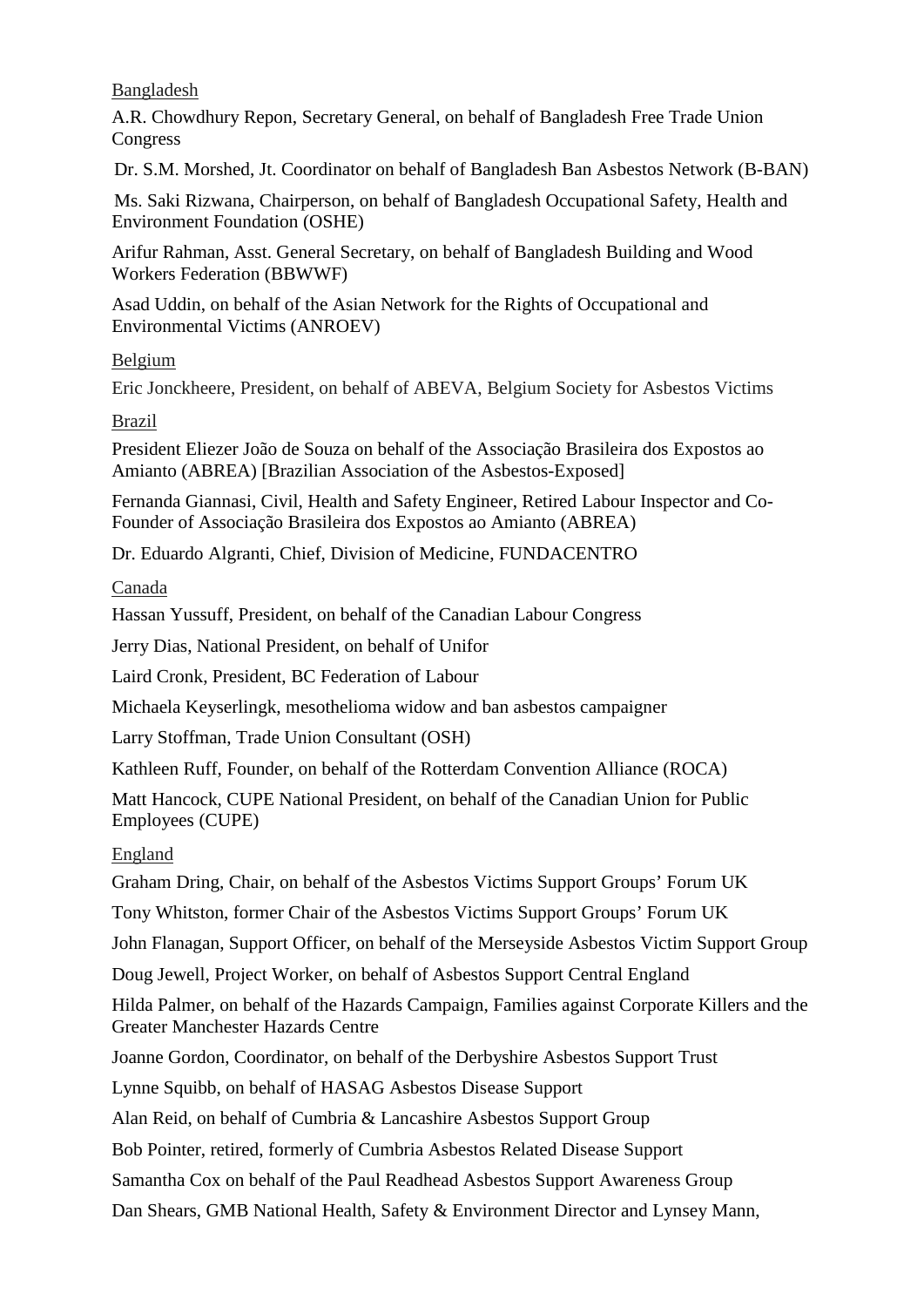GMB National Health and Safety Officer on behalf of the GMB trade union.

John McClean, on behalf of the Asbestos in Schools Campaign

Dr Linda Waldman, Institute of Development Studies, University of Sussex

David Gee, Visiting Fellow, Institute of Environment, Health and Societies, Brunel University

Georgina Marjorie Magee, Merseyside Asbestos Victim Support Group

Andy Turner, SARAG Coordinator/Development Worker on behalf of SARAG South Yorkshire Asbestos Victims Support Group

Liz Darlison, Head of Services for Mesothelioma UK

Bill Lawrence, Secretary, on behalf of the UK Construction Safety Campaign

#### France

Professor Annie Thebaud-Mony, Honorary Director of Research, National Institute for Health and Medical Research, on behalf of Ban Asbestos France and the Henri Pézerat Association

Jacques Faugeron, ANDEVA President, on behalf of Association Nationale de Défense des Victimes de l'Amiante (National Association for the Defence of Asbestos Victims)

## Germany

Professor Emeritus Hans-Joachim Woitowitz, former Head of the Outpatient Clinic and the Institute of Occupational and Social Medicine of Justus-Liebig University of Giessen

Professor Dr. Xaver Baur, Specialist in Occupational and Environmental Medicine

Alexandra Caterbow, Olga Speranskaya, HEISupport International

Gerd Albracht, Advisor to the International Association of Labour Inspection

Hong Kong

Sanjiv Pandita, Regional Representative (Decent Work), on behalf of Solidar Suisse

India

Pooja Gupta, National Coordinator on behalf of Indian Ban Asbestos Network (IBAN)

Mohit Gupta, Program Officer Environics Trust (New Delhi)

Kamal Tewary on behalf of Worker's Initiative - Kolkata

Jagdish Patel on behalf of Peoples Training & Research Centre and the Occupational and Environmental Health Network India (OEHNI)

Professor Qamar Rahman, Dean of Research Science and Technology, Amity University, Lucknow

Raghunath Manavar, Secretary of the Occupational Health & Safety Association (OSHA), Ahmedabad

Sanjay Chaturvedi, Professor and Head, Department of Community Medicine, University College of Medical Sciences, Delhi

# Indonesia

Muchamad Darisman on behalf of the Indonesia-Ban Asbestos Network (Ina-Ban)

Firman Budiawan, Coordinator of Local Initiative for OSH Network (LION), on behalf of LION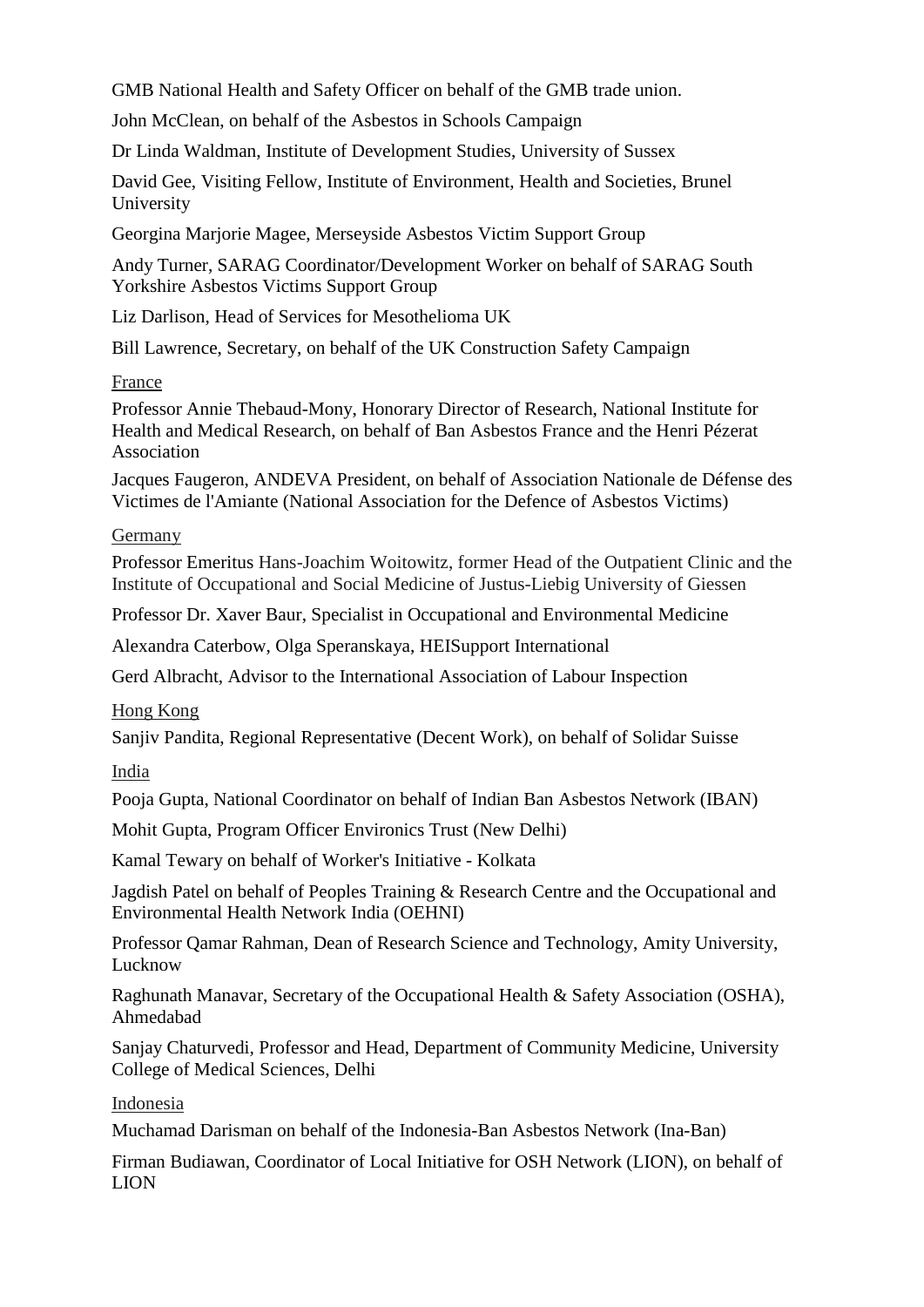Zulmiar Yanri, MD, Occupational Medicine Specialist, Ph.D. OSH Expert, Chairman of OSH Professional Certification Institute of Indonesia

Italy

Dr. Daniela Degiovanni, Oncologist, Casale Monferrato

Professor Benedetto Terracini, University of Torino

Japan

Sugio Furuya, on behalf of Ban Asbestos Network Japan (BANJAN)

Sarah Y.Nagamatsu RN, PHN, MS, PhD, St.Luke's International University

Nepal

Ram Charitra Sah, Executive Director on behalf of Center for Public Health and Environmental Development, Kathmandu

Netherlands

Jan Cremers, Associated Researcher Tilburg Law School

Yvonne Waterman, European Asbestos Forum Foundation

New Zealand

Deidre van Gerven, Mesothelioma Widow

Norway

Prof. Oluf Dimitri Røe, MD PhD, Specialist in Medical and Radiation Oncology, Cancer Clinic, Levanger Hospital, Nord-Trøndelag Health Trust. & Department of Clinical and Molecular Medicine, Norwegian University of Science and Technology

Axel Wannag MD, Chief Medical Officer Norwegian Labour Inspection (retired)

Pakistan

Khalid Mahmood, on behalf of the Labour Education Foundation

Russia

Elena Vasilyeva, on behalf of Volgograd-Ecopress

Scotland

Kathleen Jenkins, Secretary, on behalf of Scottish Hazards and the European Work Hazards Network

Andrew Watterson, Occupational and Environmental Health Research Group, Public Health and Population Health Research Group, Faculty of Health Sciences, University of Stirling, Stirling

# Slovenia

Professor Metoda Dodič Fikfak, MD, PhD, Clinical Institute of Occupational, Traffic and Sports Medicine

South Africa

Dr Jim te Water Naude, Public Health Medicine Specialist

Prudence Kotoloane on behalf of the Asbestos Interest Group, Kuruman

Spain

Juan Carlos Paúl on behalf of AVIDA Madrid and the Spanish Federation of Associations of Asbestos Victims